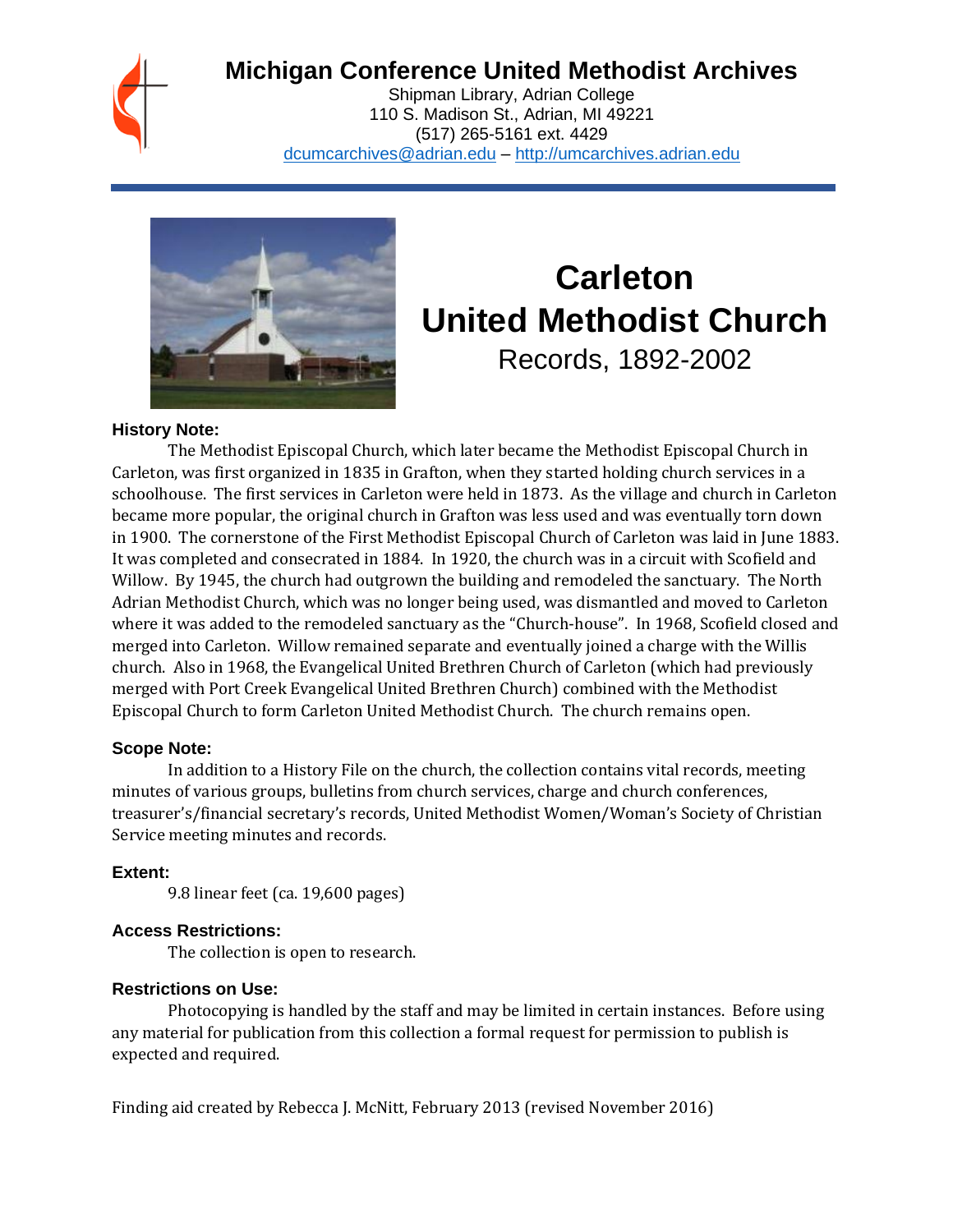#### **Appointments List**

- 1876-1877: Samuel J. Brown
- 1877-1880: James Mileson Kerridge
- 1880-1881: Jesse B. Russell
- 1881-1882[: David A. Curtis](http://umcarchives.adrian.edu/clergy/curtisda.php)
- 1882-1883: George Nixon
- 1883-1884: Samuel Edgcumbe
- 1884-1885[: David B. Millar](http://umcarchives.adrian.edu/clergy/millardb.php)
- 1885-1886: Walter Edson Dunning
- 1886-1887: Aaron R. Laing
- 1887-1889: Daniel W. Giberson
- 1889-1890: Peter B. Hoyt
- 1890-1891: John M. Wilson
- 1891-1893: John L. Newkirk
- 1893-1895: Lucius S. Tedman
- 1895-1896: O.J. Blackford
- 1896-1897: Fred C. Smith
- 1897-1898: John L. Newkirk
- 1898-1901: Harvey G. Pearce
- 1901-1904: John A. Rowe
- 1904-1905: Benoni Gibson
- 1905-1906: Benoni Gibson & Sidney Sprout
- 1906-1907: Matthew J. Stevens
- 1907-1909[: Henry W. Hicks](http://umcarchives.adrian.edu/fa/hickshwpapers.pdf)
- 1909-1910: Horace Palmer
- 1910-1913: Chester H. Brewer
- 1913-1918: Clifford D. Finch
- 1918-1919: Charles W. Stevens
- 1919-1923: Arthur E. Beedon
- 1923-May 1925: John Albert Phillips
- May 1925-September 1925: E.C. Finkbeiner
- 1925-1928: Howard A. Cole
- 1928-1930: Herbert N. Hichens
- 1930-1932: Clifton W. Scott
- 1932-1934: Clarence E. McKelvey
- 1934-1938: Etsel F. Stubbs
- 1938-1939: John Edward Lantz
- 1939-1942: Robert A. Lawrason
- 1942-1945: Reginald S. Hocking
- 1945-1946: Earnest O. Davis
- 1946-1947: C. Earl Champlin
- 1947-1950: Lloyd F. Merrell
- 1950-1952: Adolph Bergman
- 1952-1953: Adolph Bergman & George Bergman
- 1953-1955: Grover C. Laudenslager (Lauden)
- 1955-1957: Leslie E. Collver
- 1957-February 1958: Howard C. Watkins
- February 1958-September 1958: P. Ray Norton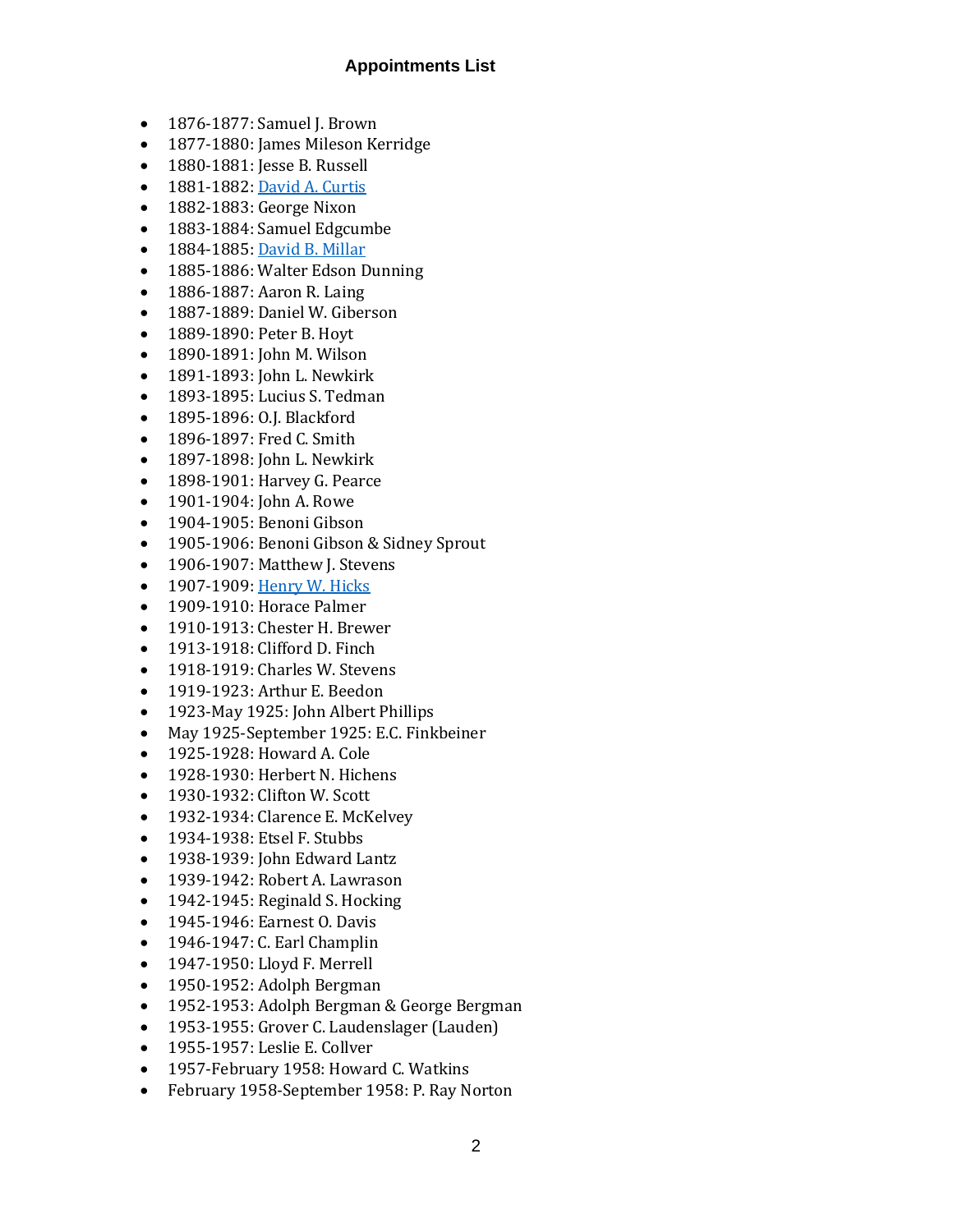#### **Appointments List**

- 1958-1959: Thurston Taylor
- 1959-1960: Thomas Gerald Walters
- 1960-December 1961: Phillip Fisher
- January 1962-September 1964: Harold R. Simon
- 1964-1968: David A. Russell
- 1968-1969: David A. Russell & John F. Price
- 1969-1971: David A. Russell
- 1971-1974: Albert E. Hartoog
- 1974-1979: Howard M. Montgomery
- 1979-1984: Thomas P. Macaulay
- 1984-1986: James G. Simmons
- 1986-1987: Martha H. Cargo
- 1987-1993: Frederick O. Timm
- 1993-1998: George H. Lewis
- 1998-August 2002: Carman J. Minarik
- 1998-August 2002: Donna J. Minarik (Associate)
- September 2002-2010: Robert D. Brenner
- September 2003-October 2005: Kathy Charlefour (Associate)
- 2010-2012: Brent L. Webster
- 2012-Present: Taek H. Kim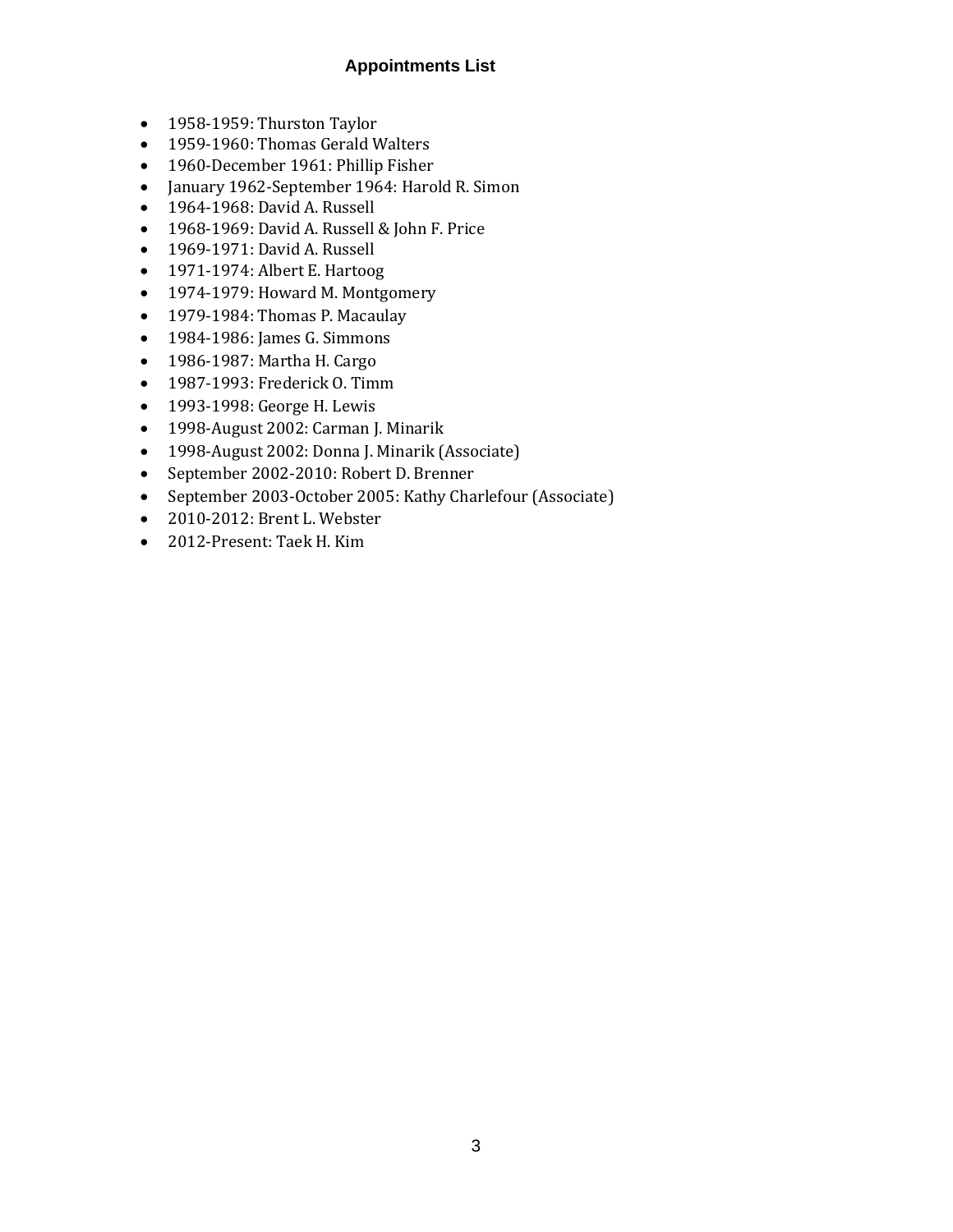#### **Container Contents**

#### **Box 1 Carleton**

- Administrative Council Meeting Minutes, 1945-1961
- Administrative Council Meeting Minutes (Port Creek), 1948-1953
- Blueprints, 1959
- Board of Trustees Meeting Minutes
	- o 1892-1946
	- o 1910-1932
- Bulletins
	- o 1964-1966
	- o 1967
	- o 1968-1969

#### **Box 2 Carleton**

• Bulletins

- o 1970-1971
- o 1972
- o 1973
- o 1974
- o 1975

#### **Box 3 Carleton**

- Bulletins
	- $o$  1994-1995
	- o 1996-1997
- Bulletins and Newsletters (CDs)
- Bulletins (Evangelical United Brethren), 1967
- Charge Conference Reports
	- o 1969
	- o 1995-1996
- Children's Day Book, 1940
- Church Conference Reports, 1998-2003
- Church Library Records
	- o 1894-1898
	- o 1898-1899 and 1917-1918
- Church Records
	- o Baptisms, Marriages, and Memberships, 1879-1907

#### **Box 4 Carleton**

- Church Records
	- o Baptisms, Memberships, Marriages, and Deaths, 1917-1953
	- o Membership Roll, 1920-1932
	- o Baptisms, Marriages, and Deaths, 1930-1954
	- o Baptisms and Memberships, 1930-1955
	- o Membership Transfers, 1956-1958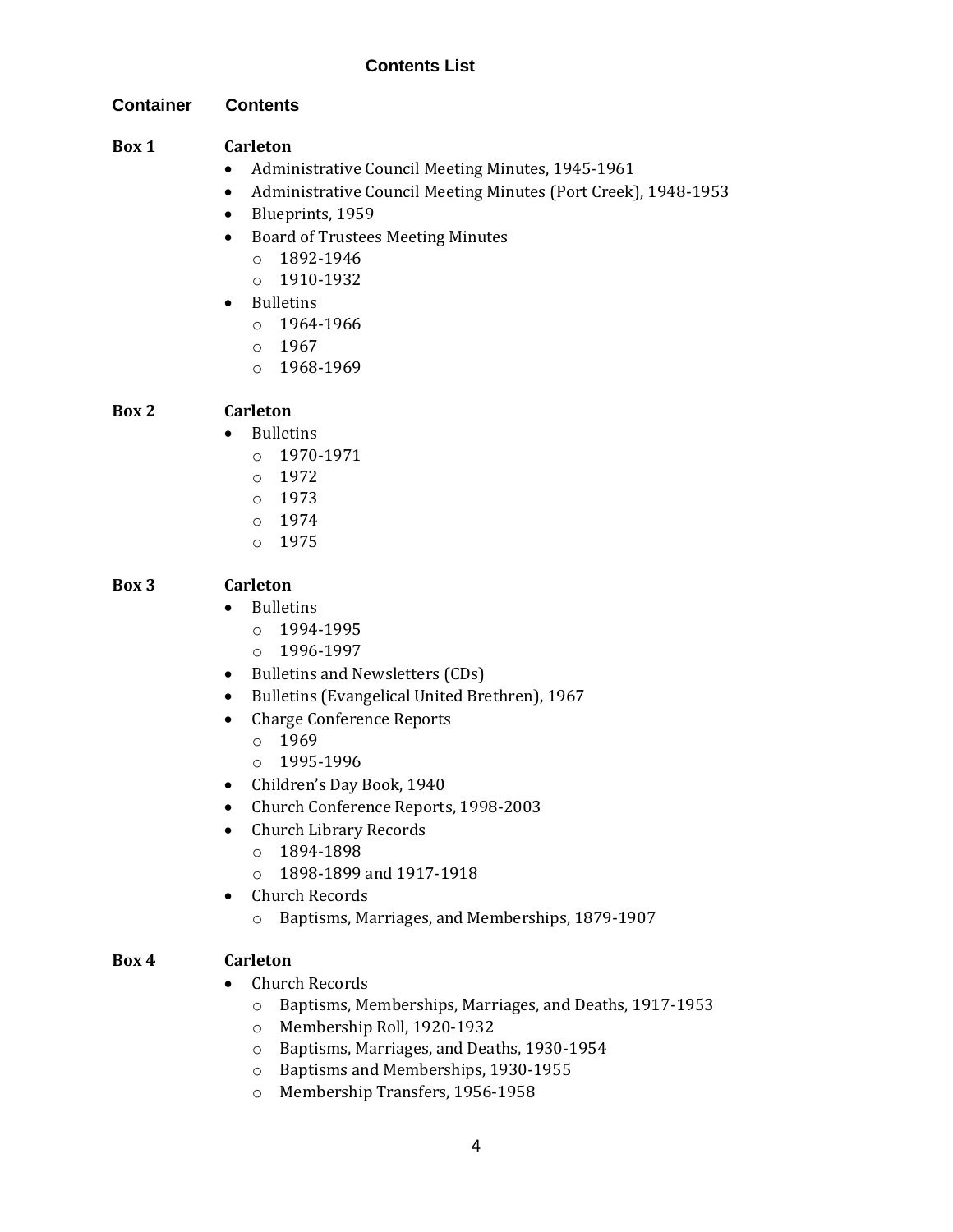#### **Container Contents**

- o Baptisms, 1959
- Church School Secretary-Treasurer Record  $O$  1969-1970

#### **Box 5 Carleton**

- Church School Secretary-Treasurer Record o 1989-1990
- Church Study, 1957
- Church Treasurer's Receipt Record
	- o 1964-1965
	- o 1966-1967
	- o 1968-1969
- Church Treasurer's Record
	- o 1906-1930
	- o 1915-1920
	- o 1930-1941

#### **Box 6 Carleton**

- Church Treasurer's Record
	- o 1938-1940
	- o 1948-1952
	- o 1949-1950 (see Oversize)
	- o 1950-1951 (see Oversize)
	- o 1951-1953 (see Oversize)
	- o 1952-1954
	- o 1954-1957
	- o 1955-1956 (see Oversize)
	- o 1955-1967
	- o 1956-1957 (see Oversize)
	- o 1957-1958
	- o 1976-1998
- Church Treasurer's Record (Evangelical United Brethren)
	- o 1960-1962
	- o 1962-1966
- Church Treasurer's Reports (Carleton Evangelical United Brethren and Mill Street United Methodist Churches), 1968-1969
- Commissions and Committees Meeting Minutes, 1966-1969
- Committee Reports for Merger, 1968-1969
- Council of Administration and Local Conferences, 1962-1967

#### **Box 7 Carleton**

- Council of Administration Meeting Minutes (Carleton Evangelical United Brethren and Mill Street United Methodist Churches), 1962-1969
- Directories, 1986-1999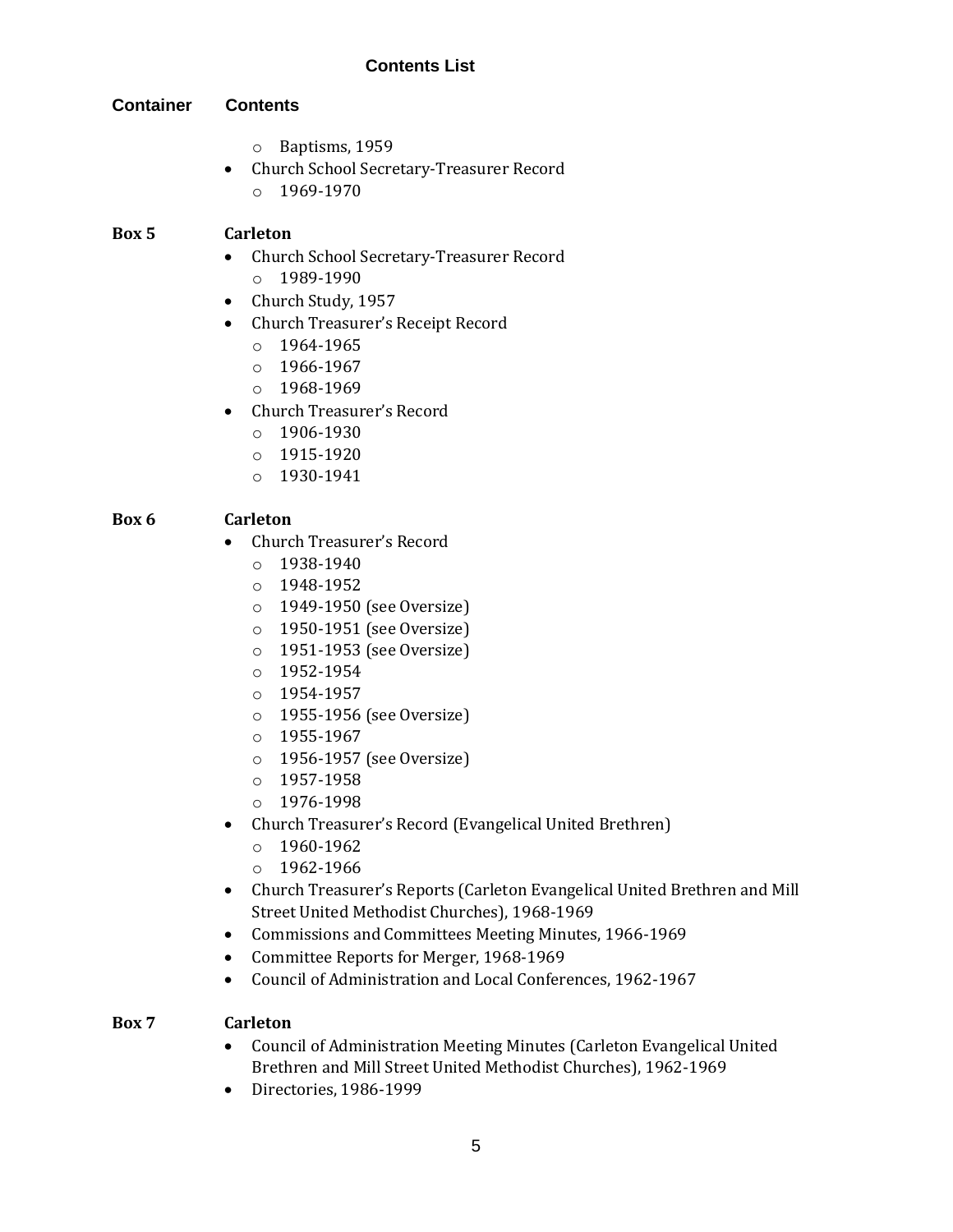#### **Container Contents**

- Dorcas Circle Meeting Minutes, 1986-1998
- Education Commission Meeting Minutes, 1988-1990
- Epworth League, 1899-1903
- Epworth League Treasurer's Record, 1920-1924
- Expenditures
	- o 1962
	- o 1978

#### **Box 8 Carleton**

- Expenditures
	- o 1979-1980
	- o 1981-1982
- Financial Reports, 1947-1952
- Financial Secretary's Record
	- o 1918-1924
	- o 1958-1959 (see Oversize)
	- o 1959-1960 (see Oversize)
	- o 1960 (see Oversize)
- Financial Secretary's Record (Evangelical United Brethren)
	- o 1956-1959 (see Oversize)
	- o 1959-1961 (see Oversize)
	- o 1961-1963 (see Oversize)
- General Society Meeting Minutes, 1993-2002
- Guest Book (Port Creek), 1952-1969
- History File (2 folders)

#### **Box 9 Carleton**

- History File (Evangelical United Brethren)
- Income and Expenditures, 1968
- Ladies' Aid Society Meeting Minutes
	- $O$  1942-1948
	- o 1949-1956
	- o 1960-1963
	- o 1964-1965
	- o 1964-1967
- Ladies' Aid Society/Mary Martha Circle Meeting Minutes, 1968-1971
- Ladies' Aid Society Record, 1932-1942

#### **Box 10 Carleton**

- Ladies' Aid Society Reports, 1897-1907
- Local Church Conference Reports
	- o 1953-1954
	- o 1966-1968
- Local Church Reports (Evangelical United Brethren), 1952-1954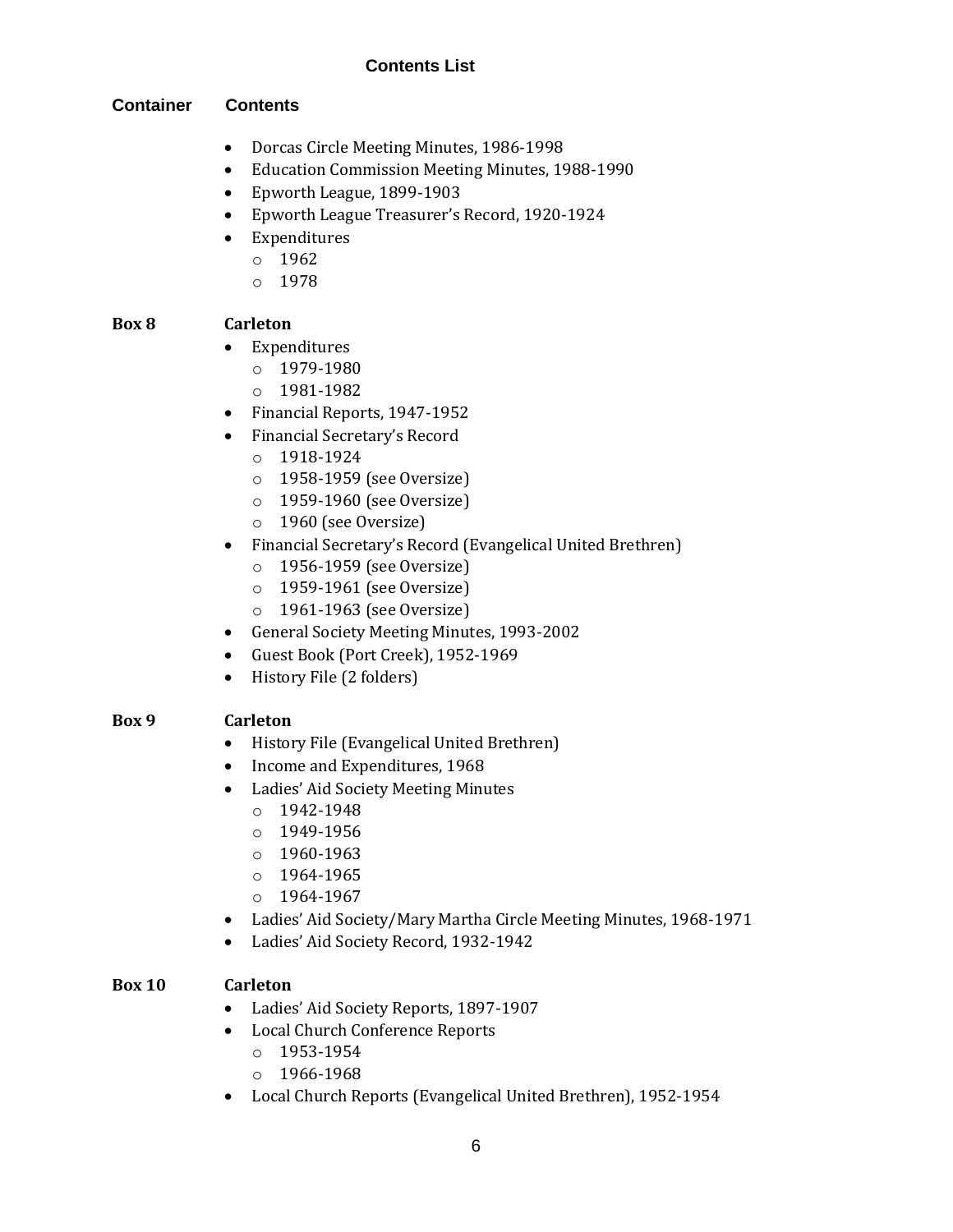#### **Container Contents**

- Mary Martha Circle Meeting Minutes, 1972-1980
- Merger
- Miscellaneous
- New Church Meeting Minutes and Pledges, 1924-1927
- Newsletters, 1969-1974
- Offerings, 1961-1963
- Official and Administrative Board Meeting Minutes, 1968-1969
- Parsonage Fund, 1964-1969
- Parsonage Fund (Methodist Circuit), 1963-1967
- Pastor's Reports
- Plan of Union and Merger

#### **Box 11 Carleton**

- Port Creek and Clayton Organization Finances, 1957-1960
- Port Creek Reunions and Memorials
- Quarterly Conference Records
	- o 1896-1902
	- o 1902-1910
	- o 1910-1919
	- o 1920-1931
	- o 1931-1953
	- o 1954-1956
- Rebecca Circle Treasurer's Record, 1967-1974
- Receipts and Disbursements, 1957-1959

#### **Box 12 Carleton**

- Receipts and Expenditures
	- o 1912-1920
	- o 1966-1969
- Ruth Circle Meeting Minutes
	- o 1978-1985
	- o 1985-1989
- Special Funds Ledgers, 1998
- Sunday School Attendance and Offering, 1960-1967
- Sunday School Class Record (Evangelical United Brethren) o 1957 (2 folders)

## **Box 13 Carleton**

- Sunday School Class Record (Evangelical United Brethren)
	- o 1958-1959
	- o 1959-1960
	- o 1960-1961
	- o 1961-1962
	- o 1962-1963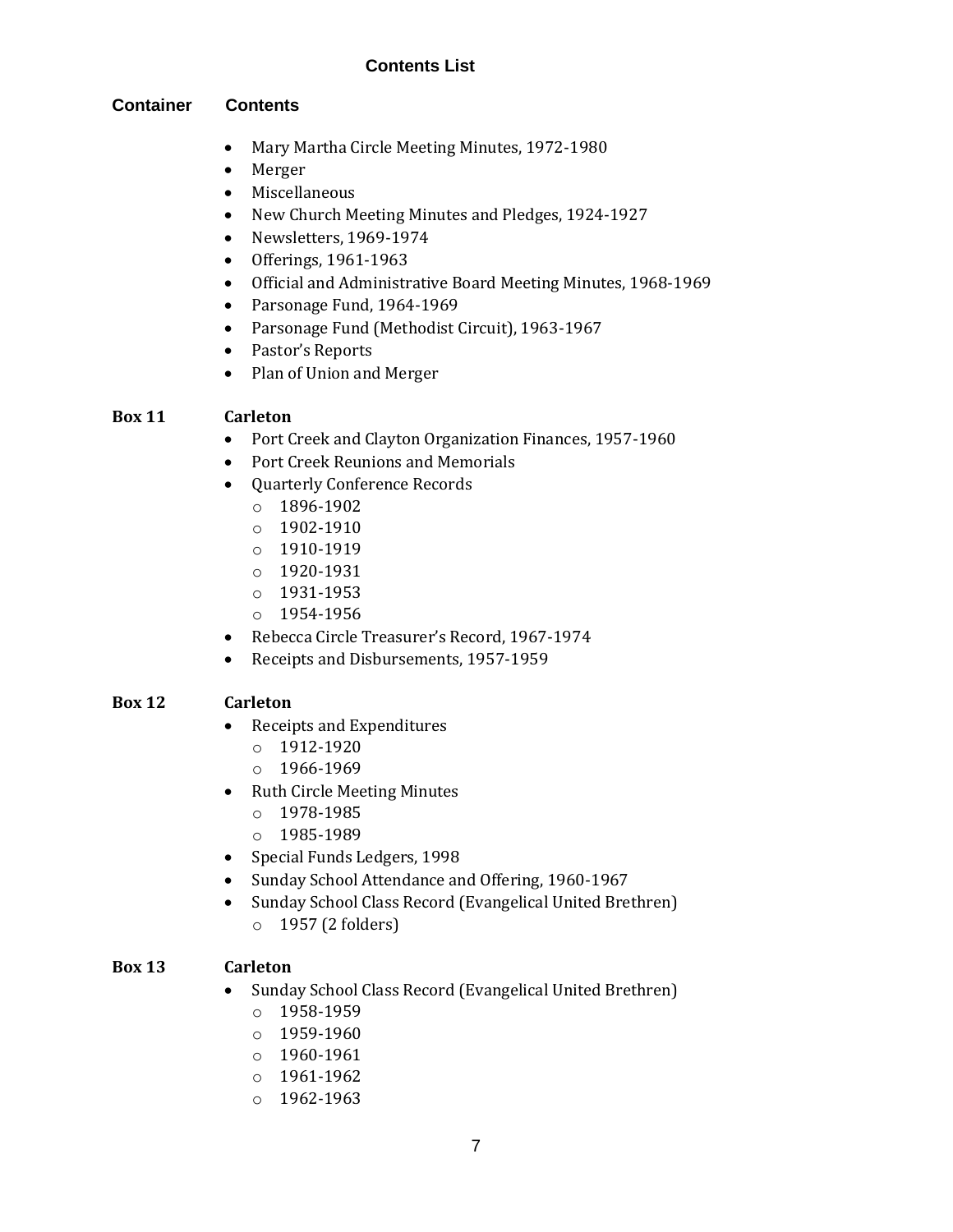#### **Container Contents**

- Sunday School Class Record
	- o 1965-1966
	- $0.1968$
	- o 1969
	- $O$  1973-1974
	- o 1989-1990

#### **Box 14 Carleton**

- Sunday School Minute Book, 1885-1886
- Sunday School Record
	- o 1925
	- o 1931
- Sunday School Record Book
	- o 1966
	- o 1971-1972
- Sunday School Secretary and Treasurer's Record
	- o 1920-1922
	- o 1923-1924

#### **Box 15 Carleton**

- Sunday School Secretary's Record
	- o 1918-1919
	- o 1926-1927
	- o 1928-1929
	- o 1932-1933
	- o 1934-1935

#### **Box 16 Carleton**

- Sunday School Secretary's Record
	- $o$  1936-1937
	- o 1938-1939
	- o 1940-1941
	- o 1942-1943

#### **Box 17 Carleton**

- Sunday School Secretary's Record
	- o 1944-1945
	- o 1946-1947
	- o 1948
	- o 1949
	- o 1950-1951

#### **Box 18 Carleton**

- Sunday School Secretary's Record
	- o 1952-1953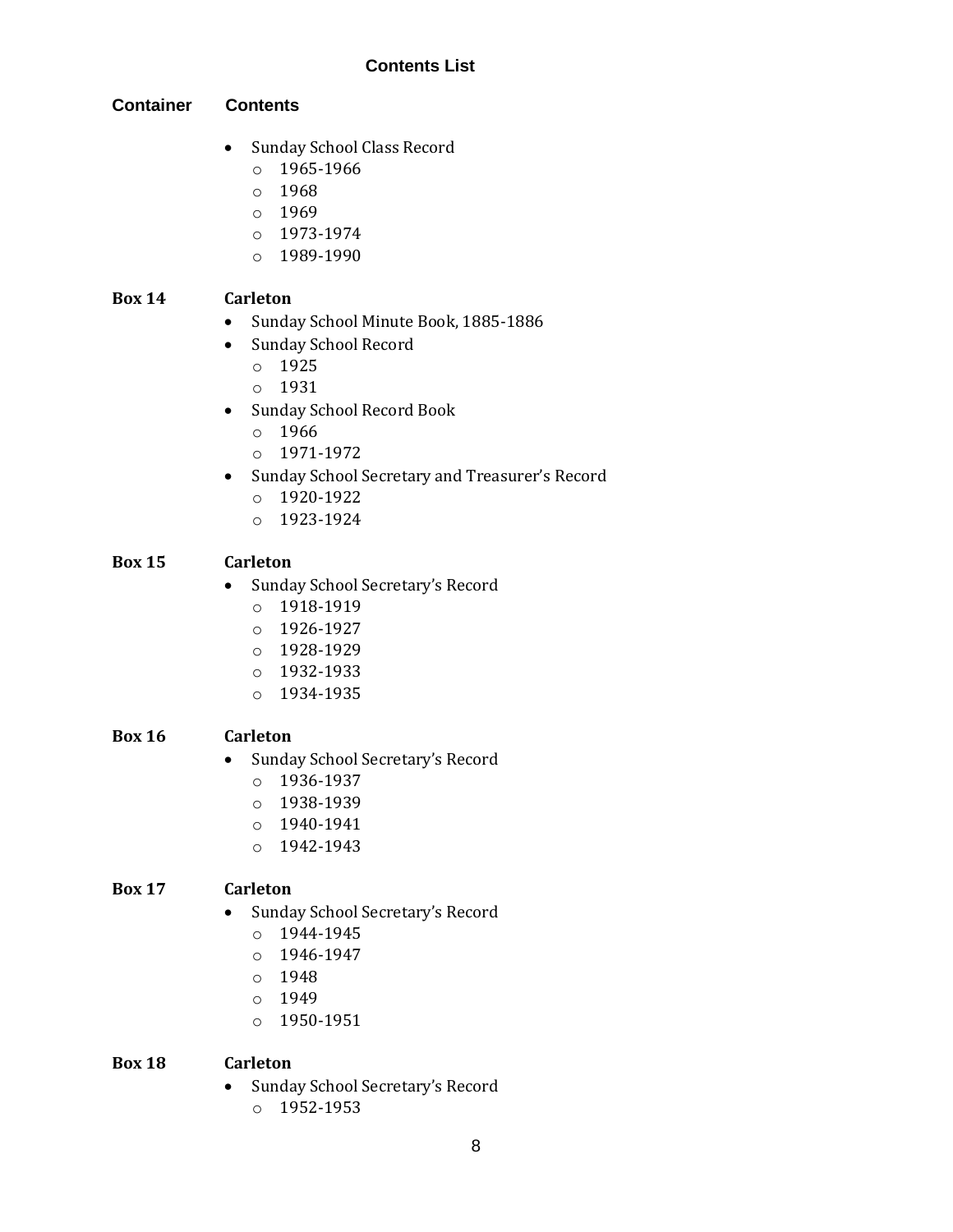**Container Contents**

- o 1954-1955
- o 1956-1957
- o 1958-1959

#### **Box 19 Carleton**

- Sunday School Secretary's Record
	- o 1962-1964
	- o 1965
	- o 1966-1968
	- $0.1969$
	- o 1970-1971
	- o 1972-1973
	- o 1973-1974
	- o 1975-1976

### **Box 20 Carleton**

- Sunday School Treasurer's Book
	- o 1900-1931
	- o 1941-1960
	- o 1951-1956
- Treasurer's Reports, 1963-1968
- Treasury Book, 1959-1969
- Tri Sigma Class Meeting Minutes
	- o 1934-1945
	- o 1946-1951
	- o 1952-1958

#### **Box 21 Carleton**

- Tri Sigma Class Meeting Minutes
	- o 1963-1990
- Tri Sigma Class Treasurer's Book, 1936-1983
- Trustees Meeting Minutes, 1903-1936
- United Methodist Women Meeting Minutes, 1974-1987
- United Methodist Women Record Book, 1975-1993
- Warranty Deed Photocopy (Evangelical Association), 1893
- Woman's Society of Christian Service Meeting Minutes
	- $O$  1940-1952

#### **Box 22 Carleton**

- Woman's Society of Christian Service Meeting Minutes
	- o 1952-1954
	- o 1954-1956
- Woman's Society of Christian Service Meeting Minutes (Scofield), 1964-1968